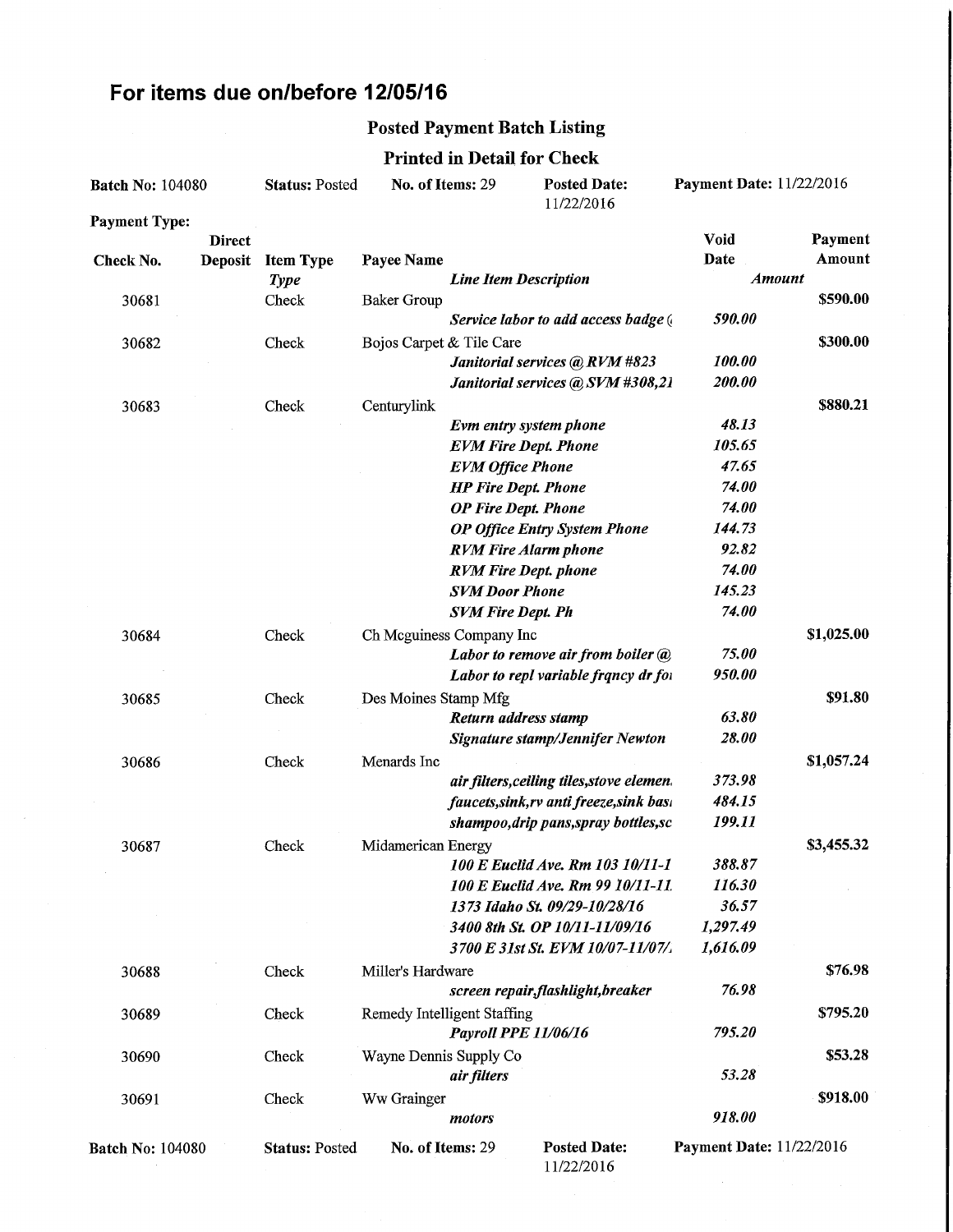| <b>Total for Payment Type:</b> | \$9,243.03 |
|--------------------------------|------------|
| Total for Batch No: 104080     | \$9,243.03 |
| Total for All Batch(s):        | \$9,243.03 |